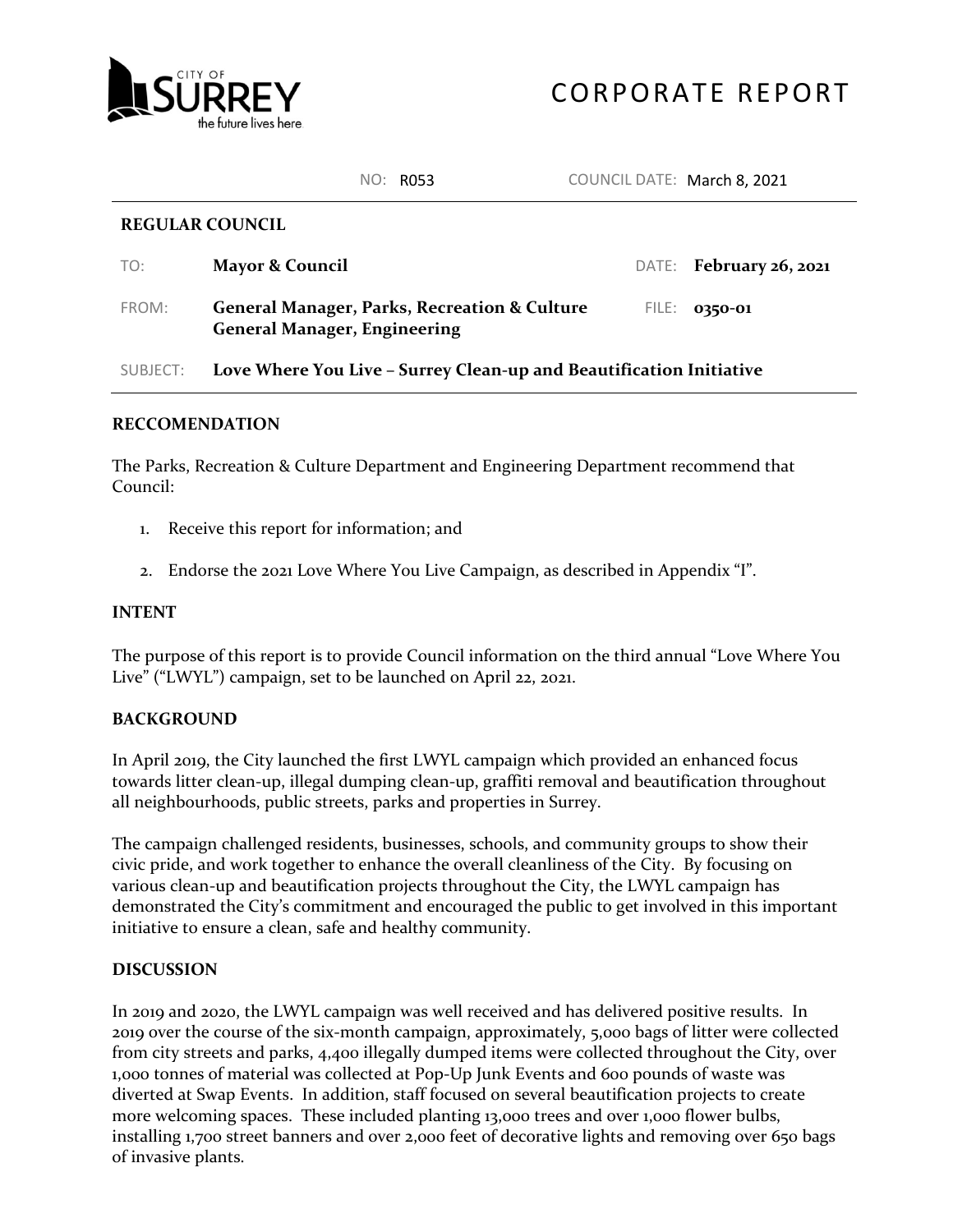In 2020, due to the public health measures associated with the COVID-19 health emergency, the campaign was adjusted to support activities that adhere to physical distancing principles. There was less emphasis on large group clean up projects, and more emphasis on small projects and individual actions. This led to increased community participation over the six-month campaign period - resulting in 75 community clean-ups and over 134 residents committed to the 20-minute weekly clean-up challenge. City staff cleaned up over 208 kilometres of Surrey roads, collected illegal dumping from 7,459 sites and approximately, 2,000 bags of litter were collected from streets across the City. Additionally, more than 10,000 trees and bulbs were planted through the Bulbs for Beauty and Releaf Tree planting programs.

# **2021 Love Where You Live Campaign**

Building on the success of the previous campaigns, the City will launch the third annual LWYL campaign on April 22, 2021. The Love Where You Live campaign will follow the same overall framework as in previous years and focus on litter reduction, illegal dumping clean-ups, graffiti removal, and beautification throughout all neighbourhoods, public streets, parks, and properties in Surrey.

Appendix "I" provides an overview of the various components and activities of the 2021 LWYL initiative. Communications will be shared to inform about the events and clean up initiatives planned for each month.

# **FUNDING**

Funding for the LWYL initiative, as reflected in this report, is available in the 2021 Parks, Recreation & Culture and Engineering Operating Budgets.

# **SUSTAINABILITY CONSIDERATIONS**

This initiative supports the objectives of the City's Sustainability Charter 2.0. In particular, the initiative relates to the Sustainability Charter 2.0 themes of Inclusion, Public Safety, and Ecosystems. Specifically, this initiative supports the following Desired Outcomes ("DO"):

- Community Pride & Engagement DO20: Surrey residents are proud of their community;
- Community Pride & Engagement DO21: All residents have opportunities to be meaningfully engaged in civic issues and to contribute to community life;
- Community Pride & Engagement DO23: Numerous active local clubs, groups and agencies contribute to the community's well-being;
- Community Safety & Emergency Services DO1: Residents are safe and have a strong sense of security in all neighbourhoods and throughout the City; and
- Natural Areas, Biodiversity and Urban Forest DO2: Surrey actively protects, enhances and restores its natural environment and habitats.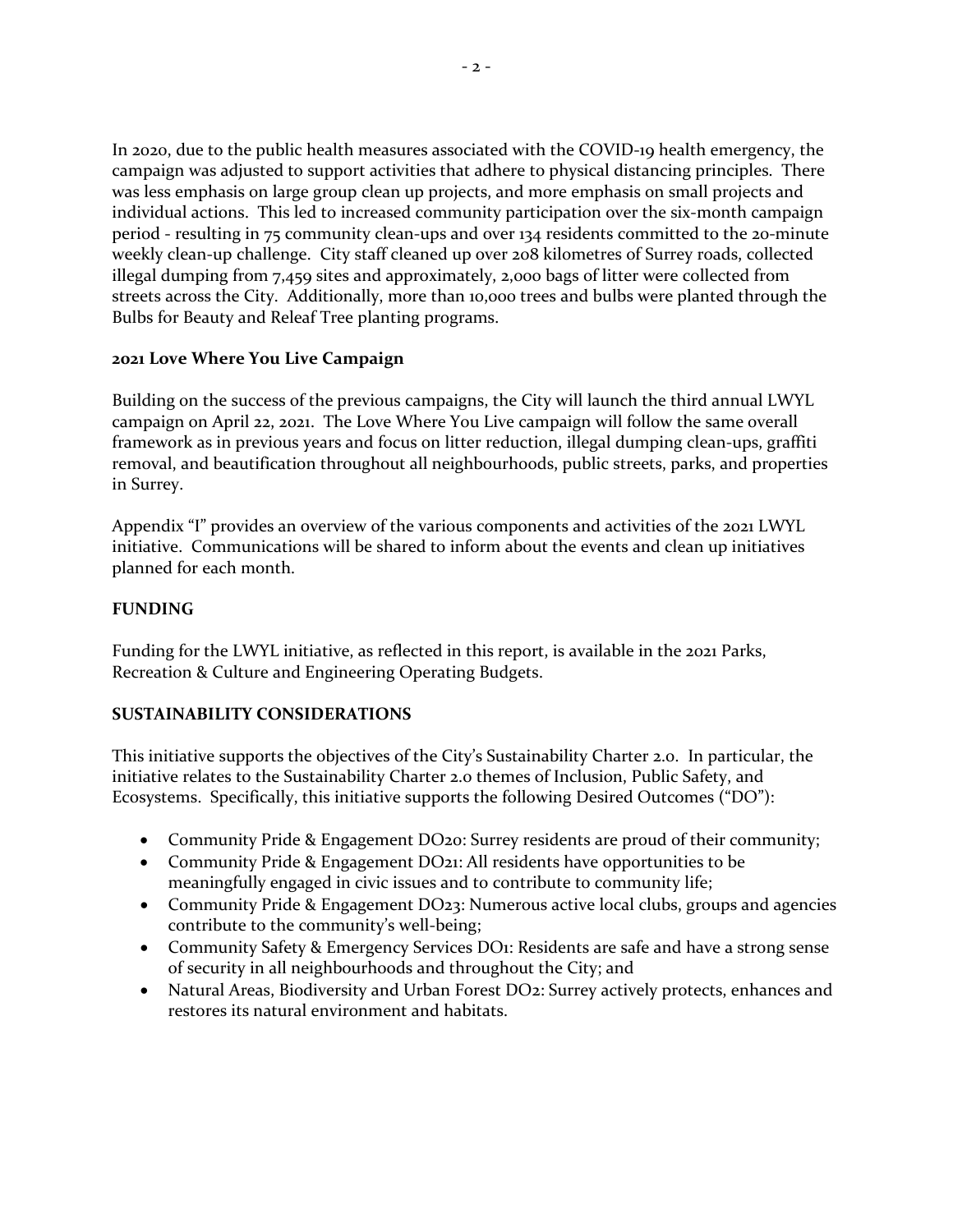#### **CONCLUSION**

In 2021, LWYL will heighten focus on litter clean-up, illegal dumping clean-up, graffiti removal and beautification throughout all neighbourhoods, public streets, parks, and properties in Surrey. The initiative challenges staff, residents, businesses, schools, community groups, business improvement associations, community associations, and volunteers to work together to enhance the City. Therefore, staff recommend that Council endorse the 2021 Love Where You Live campaign plans as described within this report.

Laurie Cavan Scott Neuman, P. Eng. General Manager General Manager Parks, Recreation & Culture Engineering

Appendix "I" - 2021 Love where You Live Initiative

g:\wp-docs\2019\admin\cr\04041559-hj.docx CLR 3/4/21 3:44 PM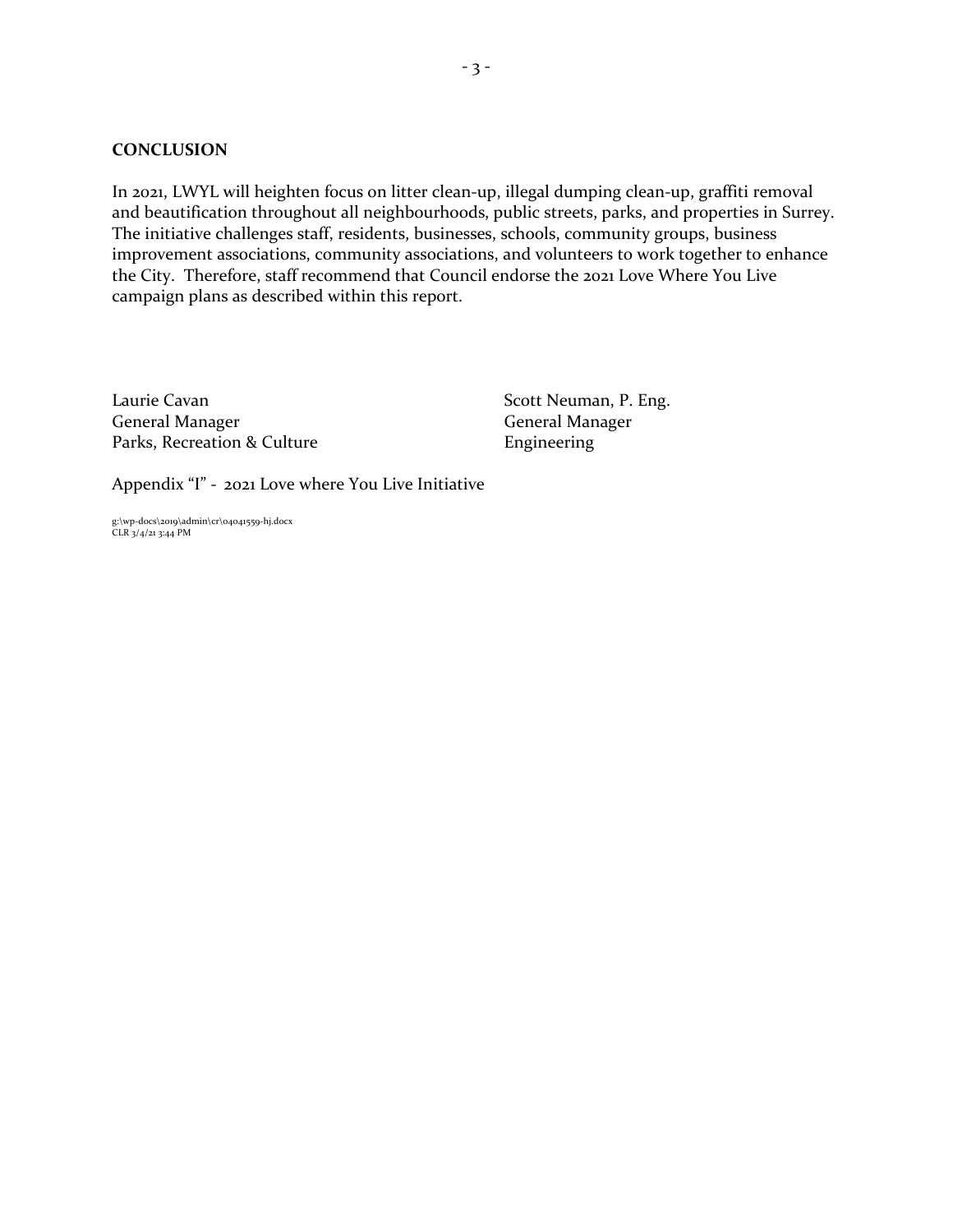# **APPENDIX "I"**

# **2021 Love Where You Live Initiative**

Programs and activities included in the 2021 Love Where You Live Campaign are outlined in this appendix, and include:

- 1. Love Where You Live Communications Campaign
- 2. Public Program and Participation Opportunities
- 3. Intensifying Internal Clean-up and Beautification Initiatives

# **Love Where You Live Communication Campaign**

A robust communications strategy that encourages and celebrates individual contributions to a cleaner and more beautiful Surrey is a key component of the LWYL campaign. The overall goal of the LWYL communication campaign is: To promote and generate civic pride to ensure a clean and beautiful community.

Key features of the communication strategy will include:

- Storytelling and profiling positive activities that residents are doing
- Promotion of clean-up programs and participation opportunities open to the public
- Educating on positive behaviour and available resources to keep Surrey clean and beautiful
- Showcasing the work of the City of Surrey in making Surrey clean and beautiful

# **LWYL Public Program and Participation Opportunities**

# **20 Minute Challenge and City of Surrey Volunteer Integration**

An exciting development for this year's Love Where You Live campaign is integration between the 20 Minute Challenge initiative and registered City of Surrey Volunteers. The 20 Minute Challenge is a call to action to Surrey residents to clean up for at least 20 minutes every week in their neighbourhoods.

Currently the City of Surrey's Parks, Recreation and Culture department has over 2,900 volunteers of which 1,156 are youth. Many of these youth are seeking safe volunteer opportunities for their portfolios, job, and school applications.

The 20 Minute Challenge will be offered to registered volunteers as a volunteer opportunity, with the ability to report their work and track their hours. There will also be a low barrier method for those who are not interested in having a record of volunteer hours but are still interested in being involved.

Equipment (litter pickers and bags) will be provided to volunteers at designated pick-up locations and times during the campaign period. These pick-up locations will be will ensure physical distancing.

Through the online volunteer portal, all volunteers will take part in an online training module that teaches litter-picking safety, how to avoid damaging natural areas, and what to do when encountering issues such as illegal dumping.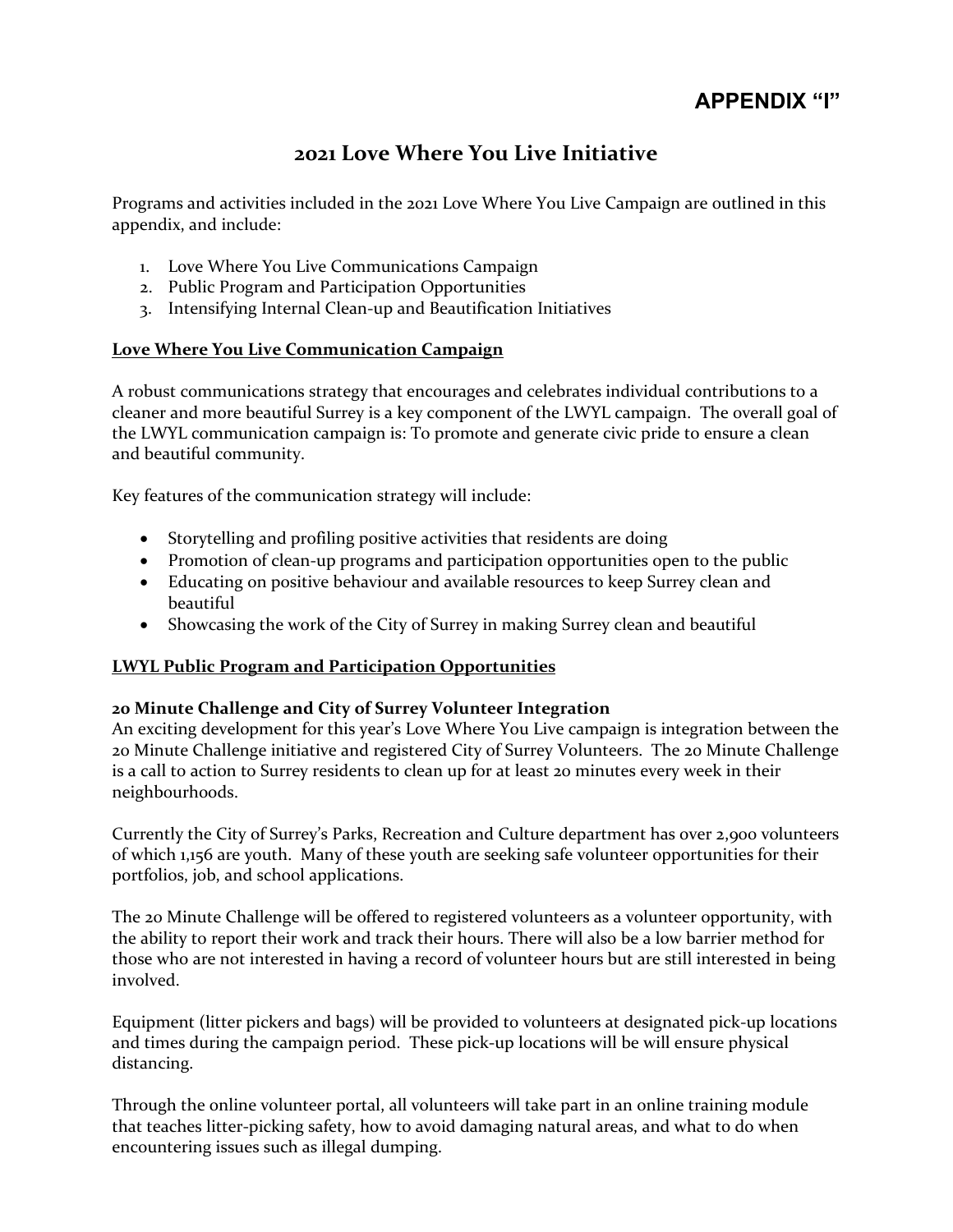A pilot program will be run during Spring Break (March 15-26, 2021) for a select number of youth volunteers to test the logistics of sign up, training, administration time and equipment pick up. This will enable the project team to test systems before scaling up to wider volunteers.

#### **Love Where You Live - Kickoff Video**

The Love Where You Live campaign will launch with a video celebrating the achievements of last year and introducing this year's campaign. This promotional video will premier during the virtual Party for the Planet celebration and will be further shared on social media. The City Centre area will be the first focus area for the Love Where You Live campaign.

#### **Neighbourhood Clean-up Registration**

If community groups want to organize a clean up event, they can receive support from the City for equipment and picking up large items and trash bags. To facilitate this community members can register their Clean-up on the LWYL webpage. 75 such clean ups were organized in 2020, and the opportunity proved to be very popular with the community.

#### **Repair Events**

Staff will review hosting virtual Repair Cafes. The cafes will provide an opportunity for residents to work with repair specialists to learn and help fix their items back to working condition. Items may include small appliances, computers, electronics, and bikes. The cafes provide options to sustainability manage unwanted items instead of tossing them as garbage. This approach aligns with the principals of circular economy.

#### **Large Item Pick-up**

The City provides the Large Item Pickup ("LIPU") services to single-family households and apartment buildings. The LIPU service is a convenient and free disposal option for residents to get rid of their unwanted items throughout the year. Items include mattresses, furniture, large appliances, electronics, tires and other small household items. In 2020, the City collected over 68,800 items from households keeping these items off of city streets, parks and other property. Accordingly, this service is integral to maintaining a clean City and as part of the LWYL campaign, staff will be heavily promoting, raising awareness, and educating residents of the LIPU service. This will increase participation ensuring that large items are being properly disposed.

#### **Beautification and Enhancement Grants**

The Community Enhancement Partnership ("CEP") Program provides Neighbourhood Enhancement Grants of up to \$3,000 for a neighbourhood beautification project, or up to \$1,000 for an event that helps connect people. The Neighbourhood Enhancement Grant guidelines will be updated to require a plan for Social Distancing as part of the application. This grant will be promoted throughout the LWYL campaign, with examples of beautification projects and activities that are safe and fun.

#### **Storefront Enhancement Grant**

The CEP Program offers grants to businesses to beautify their façade and enhance streetscapes. This grant opportunity will be dovetailed with the Love Where You Live campaign – encouraging businesses to take advantage of the grant and commit to cleaning their local area.